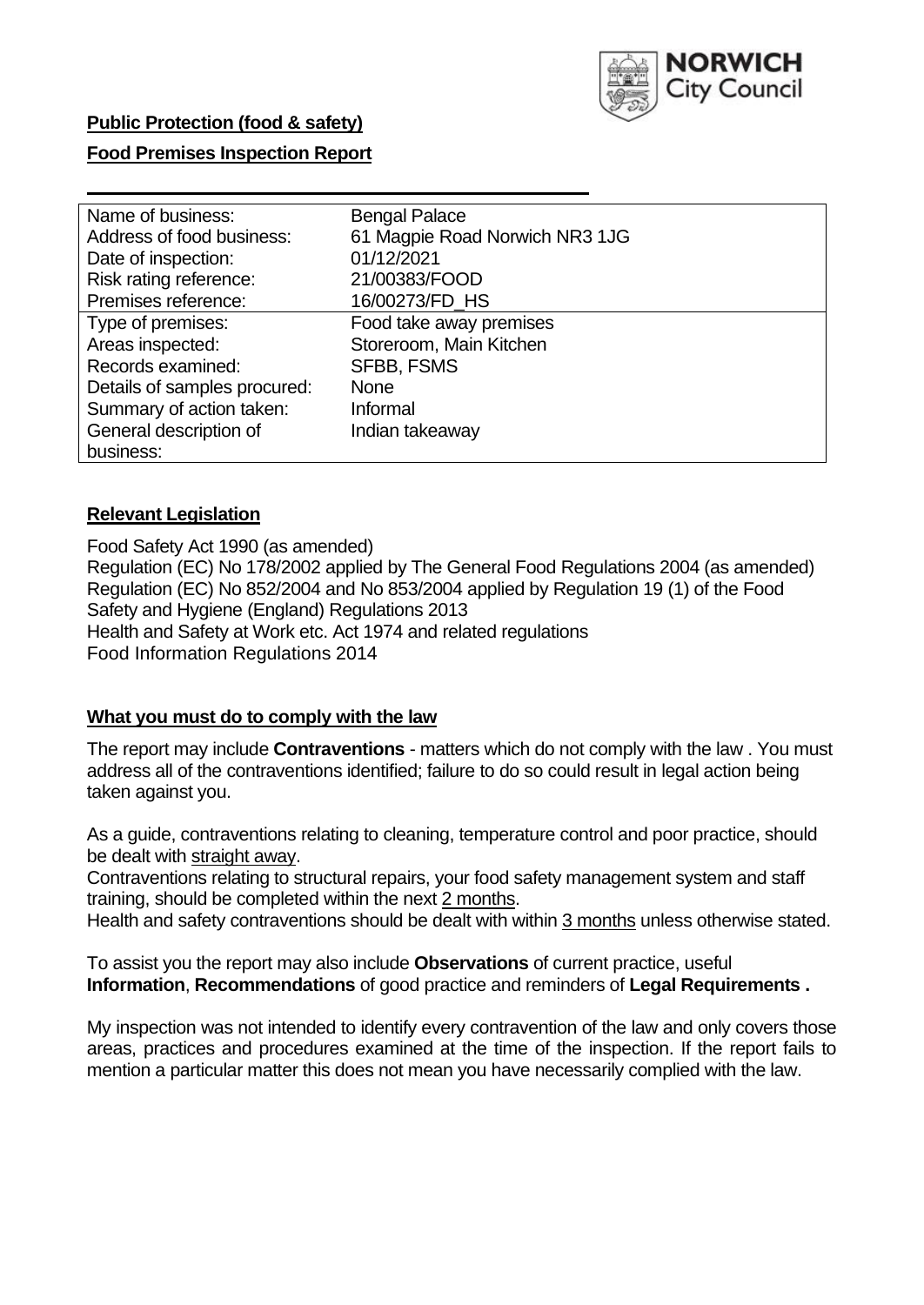# **FOOD SAFETY**

## **How we calculate your Food Hygiene Rating:**

 The food safety section has been divided into the three areas which you are scored against for the hygiene rating: 1. food hygiene and safety procedures, 2. structural requirements and 3. confidence in management/control procedures. Each section begins with a summary of what was observed and the score you have been given. Details of how these scores combine to produce your overall food hygiene rating are shown in the table.

| <b>Compliance Area</b>                     |          |    |           | <b>You Score</b> |                |    |           |    |                |  |  |
|--------------------------------------------|----------|----|-----------|------------------|----------------|----|-----------|----|----------------|--|--|
| Food Hygiene and Safety                    |          |    |           | $\Omega$         | 5              | 10 | 15        | 20 | 25             |  |  |
| <b>Structure and Cleaning</b>              |          |    |           | $\Omega$         | 5.             | 10 | 15        | 20 | 25             |  |  |
| Confidence in management & control systems |          |    |           | $\Omega$         | 5              | 10 | 15        | 20 | 30             |  |  |
|                                            |          |    |           |                  |                |    |           |    |                |  |  |
| <b>Your Total score</b>                    | $0 - 15$ | 20 | $25 - 30$ |                  | $35 - 40$      |    | $45 - 50$ |    | > 50           |  |  |
| Your Worst score                           | 5.       | 10 | 10        |                  | 15             |    | 20        |    | $\blacksquare$ |  |  |
|                                            |          |    |           |                  |                |    |           |    |                |  |  |
| <b>Your Rating is</b>                      | 5        |    |           | 3                | $\overline{2}$ |    |           |    | $\Omega$       |  |  |

Your Food Hygiene Rating is 4 - a good standard



# **1. Food Hygiene and Safety**

 with legal requirements. You have safe food handling practices and procedures and all the Food hygiene standards are high. You demonstrated a very good standard of compliance necessary control measures to prevent cross-contamination are in place. Some minor contraventions require your attention. **(Score 5)** 

# Contamination risks

**Contravention** The following exposed ready-to-eat food and or its packaging to the risk of cross-contamination with foodborne bacteria from raw meat or unwashed fruits and vegetables:

- raw prawns were being stored next to ready-to-eat prawns
- the underside of stacked containers in contact with open food below
- jugs and scoops were being left in flour and rice containers

### Hand-washing

**Contravention** The following indicated that hand-washing was not suitably managed:

• the wash hand basin was obstructed by a large black waste bin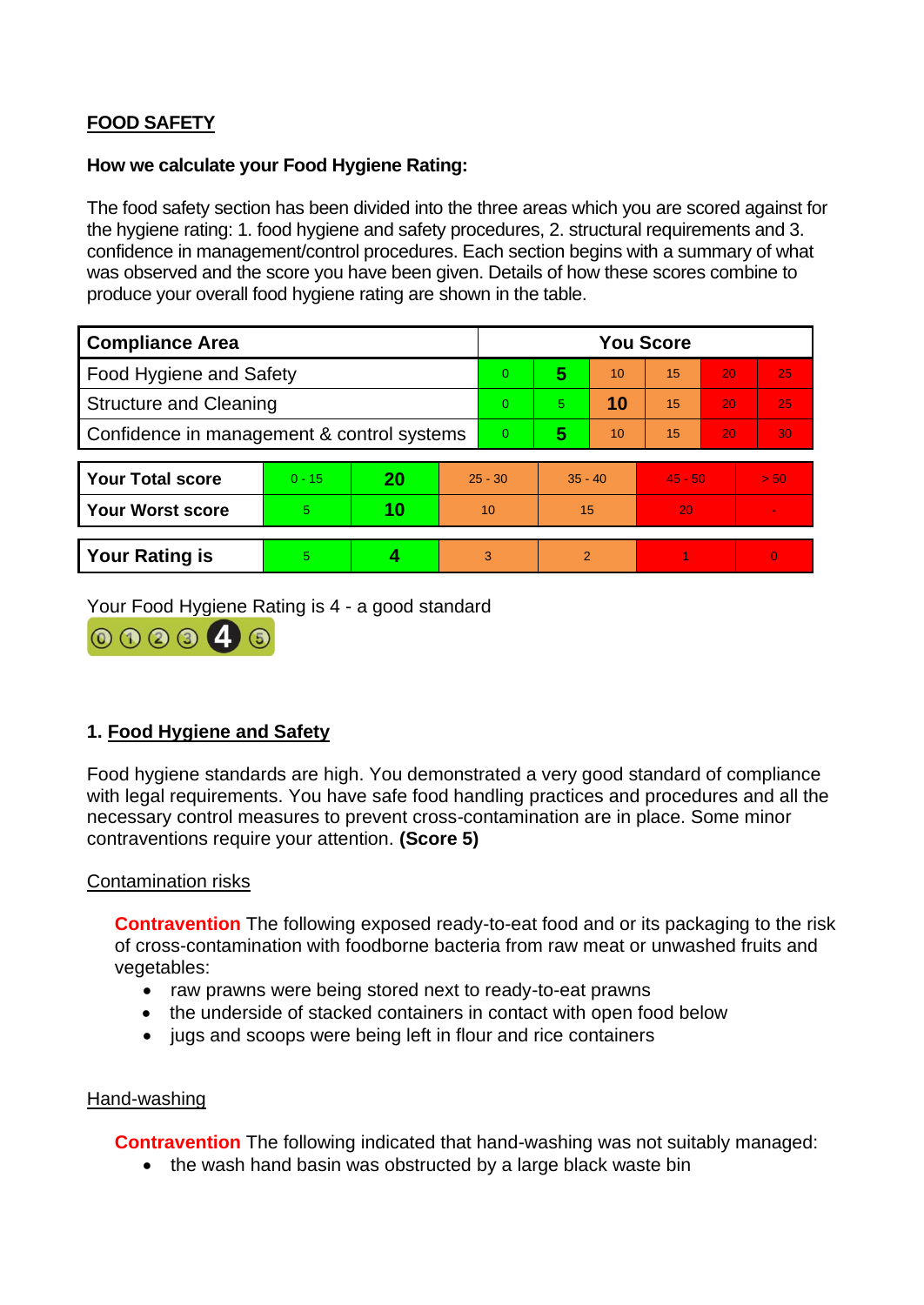## Personal Hygiene

 made difficult for food handlers to maintain sufficiently high standards of personal **Contravention** The following are examples of poor personal hygiene or where it was cleanliness

- staff were not using the wash-hand basin regularly
- protective clothing was insufficient to cover everyday clothes

**Legal requirement** All persons in food handling areas must wear suitable, clean, and where appropriate protective clothing

 **Information** Regular hand washing is important for personal cleanliness. Remind all food handlers of the need to wash their hands before starting or returning to work, and specifically:

- After using the toilet:
- After handling rubbish;
- After smoking;
- After taking a break;
- After handling raw food

# Temperature Control

 **Contravention** The following evidence indicated there was a risk of bacteria growing on food:

- cooked rice was being left in the danger zone (8-63 °C) for long periods of time.
- high risk food i.e meat and prawns were not being defrosted in the fridge

**Information** You must have a method for defrosting meat so that food safety is maintained. This method must be covered by your food safety management review. Safe methods can include defrosting in a designated fridge.

# **2. Structure and Cleaning**

The structure facilities and standard of cleaning and maintenance are of a generally satisfactory standard but there are some repairs and/or improvements which are required in order for you to comply with the law. Pest control and waste disposal provisions are adequate. The contraventions require your attention; although not critical to food safety they may become so if not addressed. **(Score 10)** 

# Cleaning of Structure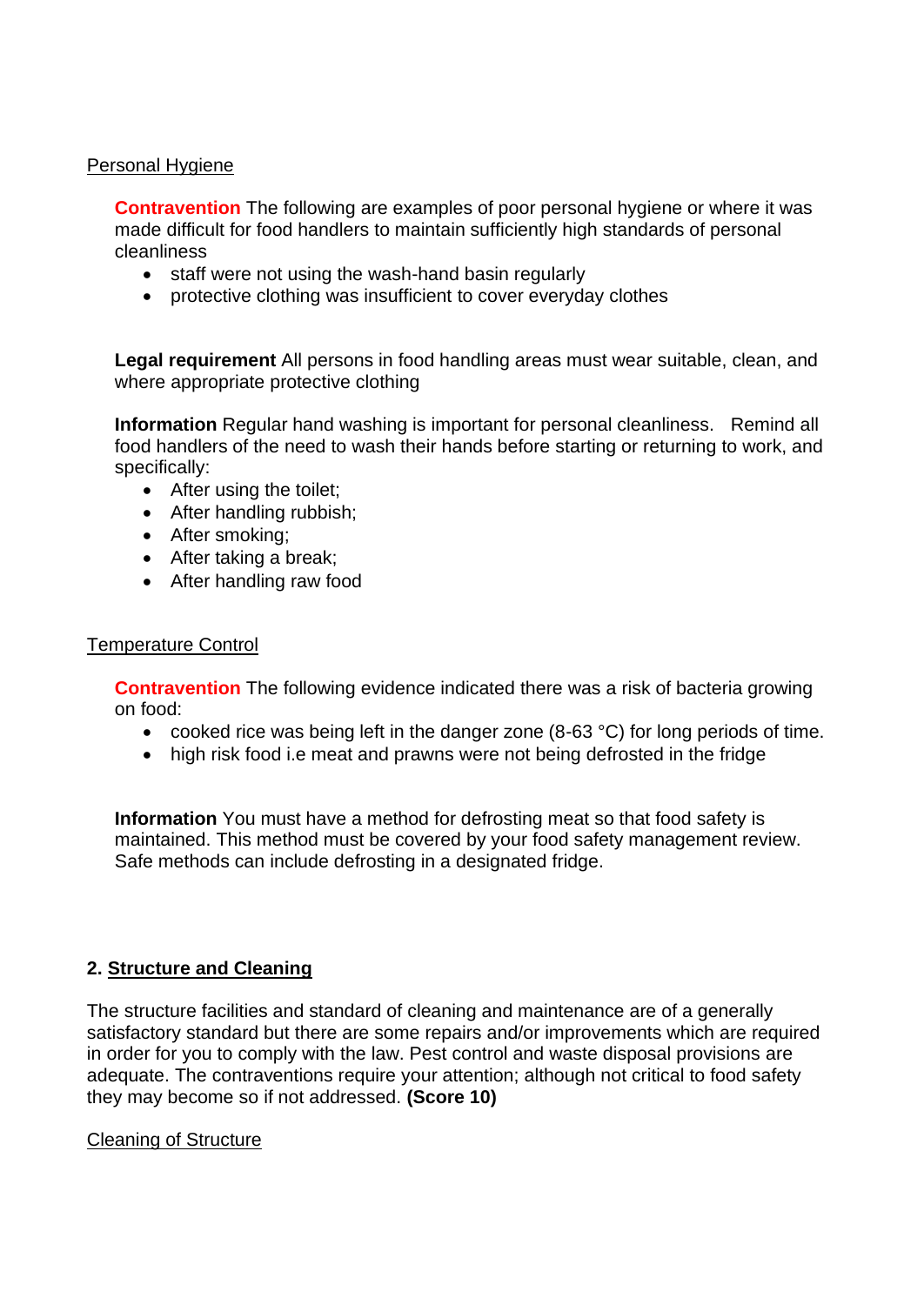**Contravention** The following items were dirty and require more frequent and thorough cleaning:

- floor/wall junctions
- around equipment feet
- behind and under equipment
- flooring in storeroom

 **Contravention** The following items could not be effectively cleaned and must be covered or made non-absorbent:

- mdf or chipboard shelves
- walls
- chipped paint to wall behind food containers

## Cleaning of Equipment and Food Contact Surfaces

**Contravention** The following surfaces and equipment in contact with food were dirty and/or could not be cleaned and require cleaning or discarding:

- food storage containers and lids
- fridge and freezer seals
- wheels to equipment

# Cleaning Chemicals / Materials / Equipment and Methods

**Information** Cardboard cannot be properly cleaned. Do not use it to cover the floor/ shelves of work surfaces in food rooms

**Observation I** was pleased to see that the premises was kept clean and that your cleaning materials, methods and equipment were able to minimise the spread of harmful bacteria between surfaces.

### **Maintenance**

**Contravention** The following had not been suitably maintained and must be repaired or replaced:

- split seals to fridge
- hole to rear of microwave
- leaking ceiling in lean-to
- flooring to servery leading into kitchen is badly damaged

# **3. Confidence in Management**